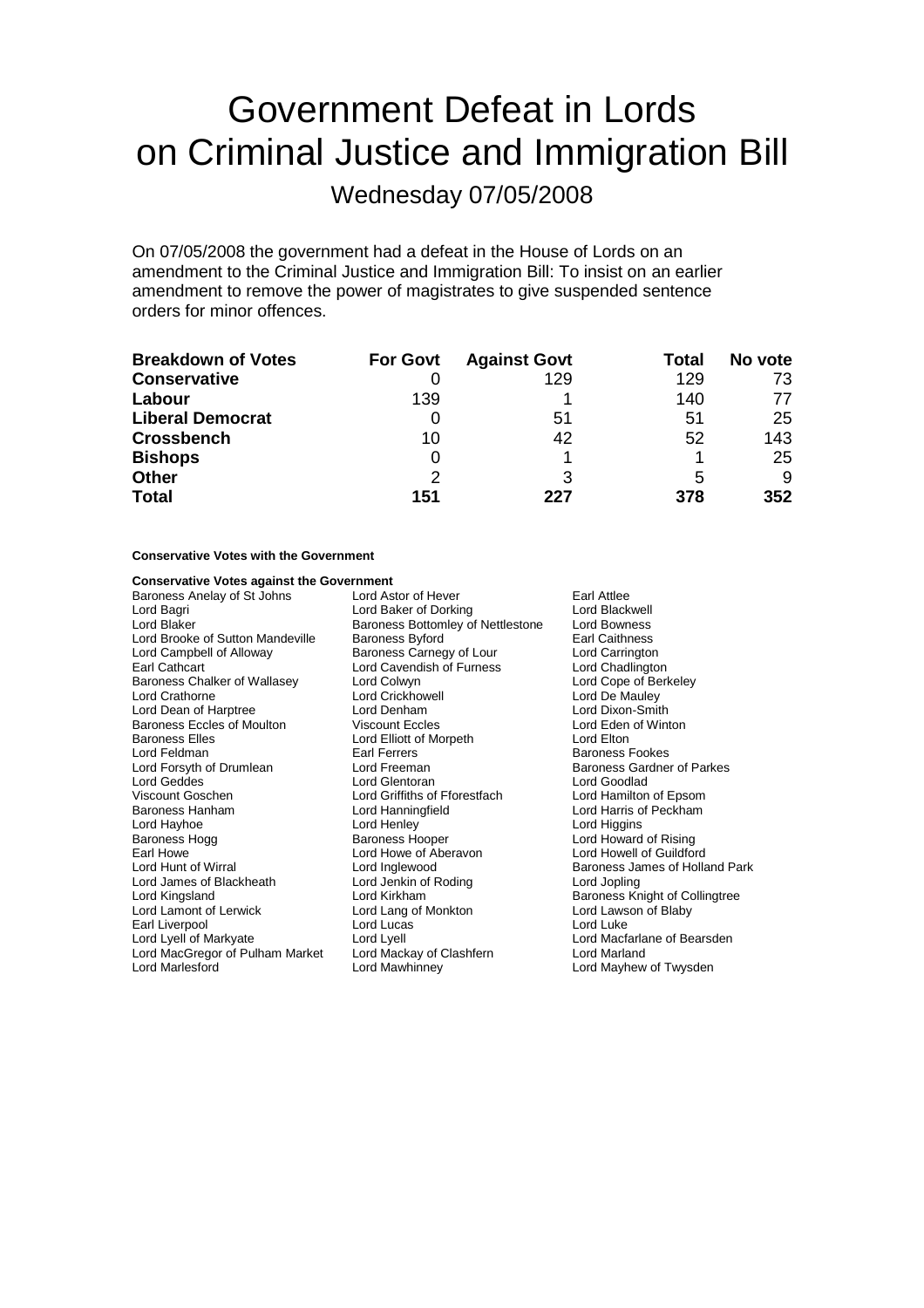## This was defeat number 20 in the parliamentary session.Lord McAlpine of West Green Lord<br>McColl of Dulwich **Baroness Miller of Hendon**

- McColl of Dulwich Baroness Miller of Hendon<br>
Duke of Montrose Baroness Morris of Bolton Lord Norton of Louth **Baroness O'Cathain**<br>
Baroness Oppenheim-Barnes Lord Palumbo<br>
Baroness Park of Monmouth Baroness Oppenheim-Barnes Lord Palumbo<br>
Lord Patten 
Lord Pilkington of Oxenford
Baroness Platt of Writtle Lord Quinton **Carolic Communist Communist Baroness Rawlings** Cord Reay<br>
Lord Roberts of Conwy **Lord Rotherwick** Cord Rotherwick Lord Roberts of Conwy **Lord Rotherwick** Lord Rotherwick Lord Ryder of Wensum<br>
Lord Saatchi **Conwy** Baroness Seccombe **Lord Real Selborne** Lord Selkirk of Douglas Lord Tebbit Lord Trefgarne Lord Trefgarne Lord Trimble<br>
Baroness Trumpington Lord Tugendhat Corpus Baroness Verma Baroness Trumpington **Example 2** Lord Tugendhat **Baroness Verman Baroness Verman Baroness Verman Baroness Verman Lord Wakeham** Baroness Warsi
	- Baroness Morris of Bolton Earl Northesk<br>Baroness O'Cathain Earl Onslow Lord Pilkington of Oxenford Baroness Seccombe<br>Lord Selsdon Baroness Sharples Lord Wade of Chorlton Lord Wakeham<br>Baroness Wilcox Lord Windlesham

Lord Acton Baroness Adams of Craigielea Lord Adonis Lord Ahmed **Lord Anderson of Swansea**<br>Baroness Andrews **Connect Anderson Connect Anderson Connect Anderson of Upholla**<br>Baroness Ashton of Upholla Lord Archer of Sandwell Baroness Ashton of Upholland<br>
Lord Barnett Baroness Ashton of Brighton Lord Bach Lord Barnett Lord Bassam of Brighton<br>
Lord Berkeley Cord Bernstein of Craigweil Lord Bhattacharvya Baroness Blood **Exercise Secure Lord Borrie** Lord Borrie Cord Bradley<br>
Lord Brett Lord Brooke of Alverthorpe Lord Brookman Lord Brett Lord Brooke of Alverthorpe Lord Brookman Lord Christopher Lord Clark of Windermere Lord Clarke of Hampstead Lord Clinton-Davis **Example 2** Baroness Cohen of Pimlico **Lord Corbett of Castle Vale**<br>Baroness Crawley **Baroness Container Corporation** Lord Davidson of Glen Clov Lord Darzi of Denham Lord Davidson of Glen Clova<br>
Lord Dixon<br>
Lord Donoughue Lord Elder Lord Evans of Parkside<br>Baroness Falkender Lord Evans of Parkside<br>Baroness Farrington of Lord Falconer of Thoroton **Baroness Falkender** Baroness Farrington of Ribbleton Lord Faulkner of Worcester Lord Filkin **Baroness Cale** Lord Faulkner of Worcester Lord Filkin Lord Filkin Baroness Gale<br>Lord Gavron Lord Giddens Baroness Gibson of Market Rasen Lord Giddens Lord Gavron **Baroness Gibson of Market Rasen**<br>
Baroness Golding **Baroness Colding**<br>
Lord Gordon of Strathblane Lord Graham of Edmonton Lord Gregson Lord Grocott Lord Haworth<br>Lord Haworth **Baroness Henig Baroness Henig Baroness Hilton of Eggardon**<br>Baroness Hollis of Heigham **Baroness Howells of St David** Baroness Hollis of Heigham Lord Howarth of Newport Baroness Howells of St Davids<br>
Lord Howie of Troon Lord Hoyle Cord Hovels and Lord Hughes of Woodside Lord Hoyle<br>
Lord Irvine of Lairg<br>
Lord Janner of Braunstone Lord Hunt of Kings Heath Lord Irvine of Lairg Lord Janne<br>
Raroness Jay of Paddington Lord Joffe Lairg Lord Jones Lord Jordan **Lord Lord Judd** Exercise Corporation Baroness Kennedy of The Shaws<br>
Lord King of West Bromwich **Baroness Corporation** Lord Kinnock **Lord King Lord King Article** Lord Lea of Crondall **Lord Lord Lipsey** Lord Macdonald of Tradeston<br>
Lord MacKenzie of Culkein **Lord Mackenzie of Framwellgate** Lord Malloch-Brown Lord Mackenzie of Framwellgate Baroness Massey of Darwen Lord Maxton<br>
Baroness McIntosh of Hudnall Lord McKenzie of Luton Baroness Morgan of Drefelin Baroness McIntosh of Hudnall Lord McKenzie of Luton Baroness Morgan of Dre<br>
Lord Morgan Corporation Baroness Morris of Yardley Lord Morris of Aberavon Lord Morgan **Baroness Morris of Yardley** Lord Morris of Aberavon<br>
Lord Morris of Manchester Lord Morris of Handsworth Lord O'Neill of Clackmannan Lord Morris of Manchester Lord Morris of Handsworth Lord O'Ne<br>
Lord Patel of Blackburn Lord Paul<br>
Lord Patel of Blackburn Baroness Pitkeathley **Baroness Pitkeathley** Lord Ponsonby of Shulbrede<br>
Lord Prvs-Davies **Consoling Baroness** Quin Baroness Prosser **Exercise Server Lord Prys-Davies** Cartyale Baroness Quin<br>
Lord Radice **Consumers Baroness Ramsay of Cartyale** Baroness Rendell of Babergh Lord Radice **Baroness Ramsay of Cartvale** Baroness Rendell Baroness Rendell of Baroness Rendell of Baroness Rendell of Baroness Rendell of Baroness Rendell of Baroness Rendell Cord Rooker

Lord Shaw of Northstead **Lord Sheikh Baroness Shephard of Northwold**<br>
Earl Shrewsbury **Baroness Shephard of Northwold**<br>
Lord Shephard of Swaffham Prior Earl Shrewsbury **Earl Shrewsbury** Lord Skelmersdale **Lord Soulsby of Swaffham Prior**<br>
Lord Stewartby **Lord Strathclyde** Lord Taylor of Holbeach Lord Taylor of Holbeach<br>Lord Trimble

> Baroness Blackstone<br>Lord Bradlev Baroness Gould of Potternewton Baroness Royall of Blaisdon

### **Labour Votes with the Government**<br>Lord Acton

Lord Berkeley **Lord Bernstein of Craigweil**<br>
Baroness Billingham **Cornel Battachary Cornel Bilston** Lord Burlison **Lord Campbell-Savours**<br>
Lord Christopher **Lord Clark of Windermere** Lord Davies of Oldham Lord Dixon<br>
Lord Dubs<br>
Lord Elder Lord Harrison Lord Hart of Chilton Lord Hart of Chilton Lord Hart of Chilton Lord Hart of Chilton Lord Hart of Chilton Lord Hart of Chilton Lord Hart of Chilton Lord Hart of Chilton Lord Hart of Chilton Lord Hart of Chilto Baroness Jay of Paddington Lord King of West Bromwich Lord Kinnoc<br>
Lord Lea of Crondall Cord Lipsey Lord Parekh Lord Patel of Blackburn<br>
Lord Pendry Corporation Care Baroness Pitkeathley Lord Richard Lord Robertson of Port Ellen Lord Rooker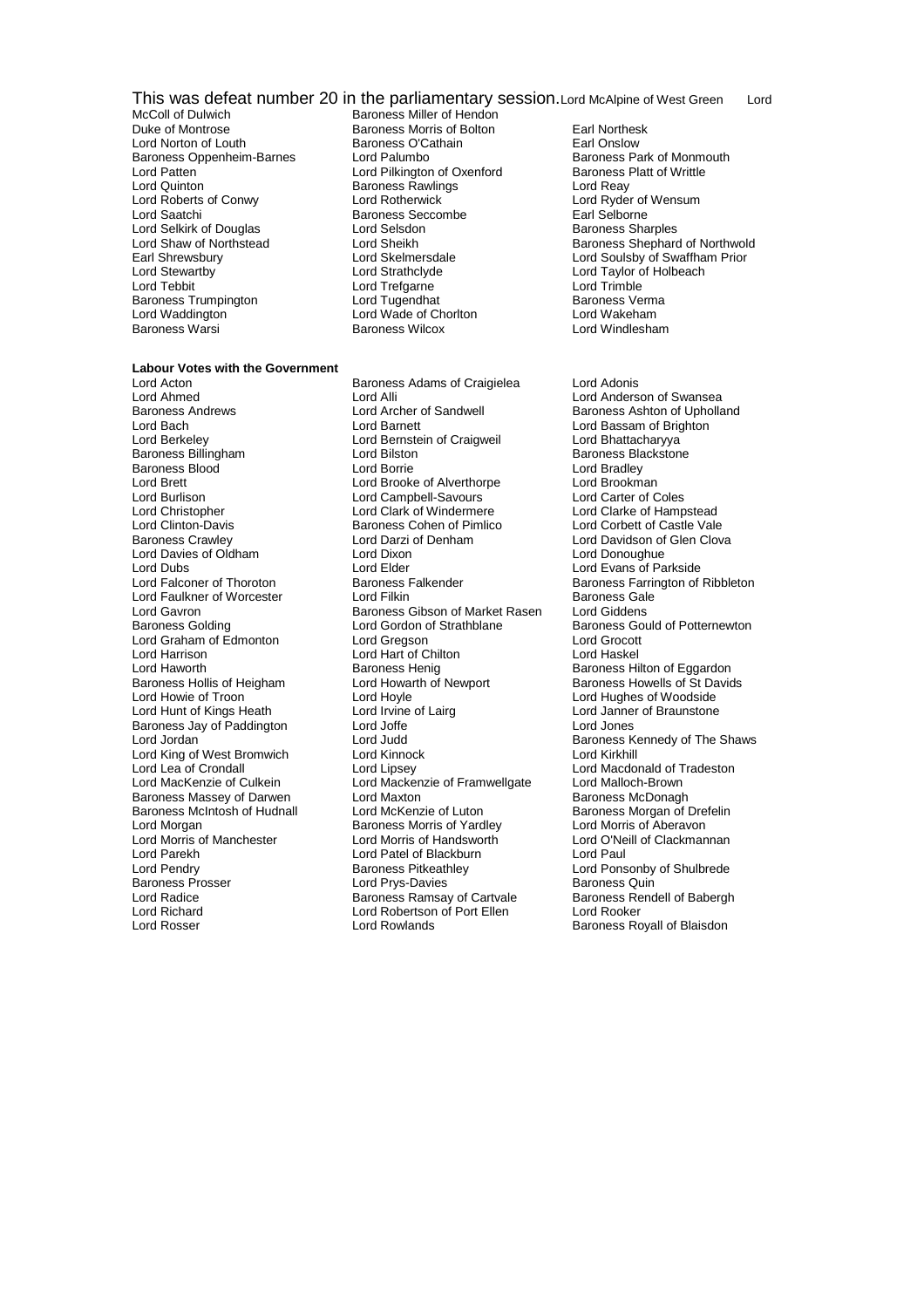Lord Sawyer **Baroness Scotland of Asthal Simon**<br>
Lord Soley **Baroness Scotland of Asthal Cord Strabolgi**<br>
Lord Strabolgi Baroness Symons of Vernham Dean Lord Tomlinson **Lord Tunnicliffe** Exercise Baroness Turner of Camden<br>Baroness Uddin **Baroness Turner of Cambridge Baroness Turner of Camden**<br>Baroness Wall of New Barne Baroness Uddin **Baroness Vadera** Baroness Wall of New Barnet<br>Baroness Whitaker Barnet Baroness Whitaker<br>Baroness Whitaker Lord Warner Lord West of Spithead Baroness Whitakers Lord Williams of Elvel Baroness Whitakers Cord Williams of Elvel Lord Winston Lord Woolmer of Leeds

Lord Stone of Blackheath Lord Strabolgi<br>
Lord Taylor of Blackburn Baroness Thornton Lord Williams of Elvel

#### **Labour Votes against the Government** Lord Bragg

#### **Liberal Democrat Votes with the Government**

**Liberal Democrat Votes against the Government** Lord Chidgey **Lord Clement-Jones**<br>
Lord Dykes **Lord Contemporal** Viscount Falkland Lord Tope **Lord Tordoff**<br>
Lord Vallance of Tummel **Lord Baroness W** 

Lord Addington **Lord Alderdice** Lord Alderdice Lord Anderdice Lord Avebury<br>Baroness Barker **Baroness Bonham-Carter of Yarnbury** Lord Bradshaw Baroness Barker Baroness Bonham-Carter of Yarnbury Lord Bradshaw<br>Lord Chidgey Lord Clement-Jones Lord Clotter Viscount Falkland Baroness Falkner of Margravine<br>
Earl Glasgow<br>
Lord Greaves Baroness Garden of Frognal Earl Glasgow Earl Greaves<br>Baroness Hamwee Baroness Harris of Richmond Lord Hooson Baroness Harris of Richmond Lord Jones of Cheltenham Lord Kirkwood of Kirkhope Lord Lee of Trafford Lord Lester of Herne Hill Baroness Linklater of Butterstone Lord Livsey of Talgarth Lord Mackie of Benshie<br>Lord Mackie of Benshie Lord Maclennan of Rogart Baroness Maddock Lord Maclennan of Rogart<br>Lord McNally Earl Mar and Kellie Lord Lord McNally Lord Carl Mar Lord Methuen<br>
Baroness Miller of Chilthorne Domer Lord Newby Lord Cakesho Baroness Miller of Chilthorne Domer Lord Newby<br>
Lord Cond Redesdale Cord Roberts of Llandudno Lord Rodgers of Quarry Bank Lord Redesdale **Lord Roberts of Llandudno**<br>
Lord Rodgers of Quarry Bank<br>
Lord Russell-Johnston **Baroness Sharp of Guildford** Lord Shutt of Greetland Baroness Sharp of Guildford Lord Smith of Clifton Lord Steel of Aikwood Lord Teverson Baroness Thomas of Walliswood Baroness Thomas of Winchester Lord Thom<br>Lord Tord Tordoff Cord The Lord Tuler Baroness Walmsley **Baroness Williams of Crosby** 

### **Crossbench Votes with the Government**

Lord Williamson of Horton

Lord Alton of Liverpool **Baroness Boothroyd** Lord Boston of Faversham<br>
Lord Dearing Lord Boston Cord Elystan-Morgan Lord Harries of Pentregarth Lord Dearing<br>
Lord Dearing Lord Elystan-Morgan Lord Harries of Pentregarth<br>
Lord Kerr of Kinlochard Baroness O'Neill of Bengarve Lord Stevens of Kirkwhelpin

# **Crossbench Votes against the Government**<br>Viscount Allenby of Megiddo<br>Lord Armstrong of Ilminster

Lord Bew **Calculary Communist Communist Communist Communist Communist Communist Communist Communist Communist Communist Communist Communist Communist Communist Communist Communist Communist Communist Communist Communist Co** Lord Browne of Belmont Baroness Butler-Sloss Lord Cobbold<br>
Viscount Colville of Culross Lord Craig of Radley Suscount Craigavon Viscount Colville of Culross Lord Craig<br>
Lord Croham Colville Culross Lord Dear Baroness Emerton Earl Erroll Lord Fellowes Baroness Finlay of Llandaff Lord Greenway Lord Hames Lord Hameed Lord Hameed Baroness Howe of Idlicote Lord Hylton Baroness Howe of Idlicote Lord Hylton Cord Hylton Lord January Cord January Lord January Lord January Lord Laird<br>
Lord Jay of Ewelme Lord Laird Lord Kilclooney Lord Laird Lord Laird Lord Jay of Ewelme Lord Kilclooney Lord Laird Lord Lloyd of Berwick Lord Luce Countess of I<br>
Lord Marsh Gountess of Lord Monson<br>
Lord Marsh Gountess of Lord Monson Lord Neill of Bladen Lord Ramsbotham Lord Rogan Viscount Slim<br>
Lord Walton of Detchant<br>
Lord Walton of Detchant<br>
Communist Baroness Warnock

Viscount Allenby of Megiddo Lord Armstrong of Ilminster Lord Best Lord Dear **Croham Lord Dear Baroness D'Souza**<br>Earl Erroll Croham Lord Fellowes Lord Monson Lord Morrow<br>
Lord Ramsbotham Lord Rogan<br>
Lord Rogan

**Bishop Votes with the Government**

**Bishop Votes against the Government** Bishop of Norwich

Lord Stevens of Kirkwhelpington

Lord Wright of Richmond